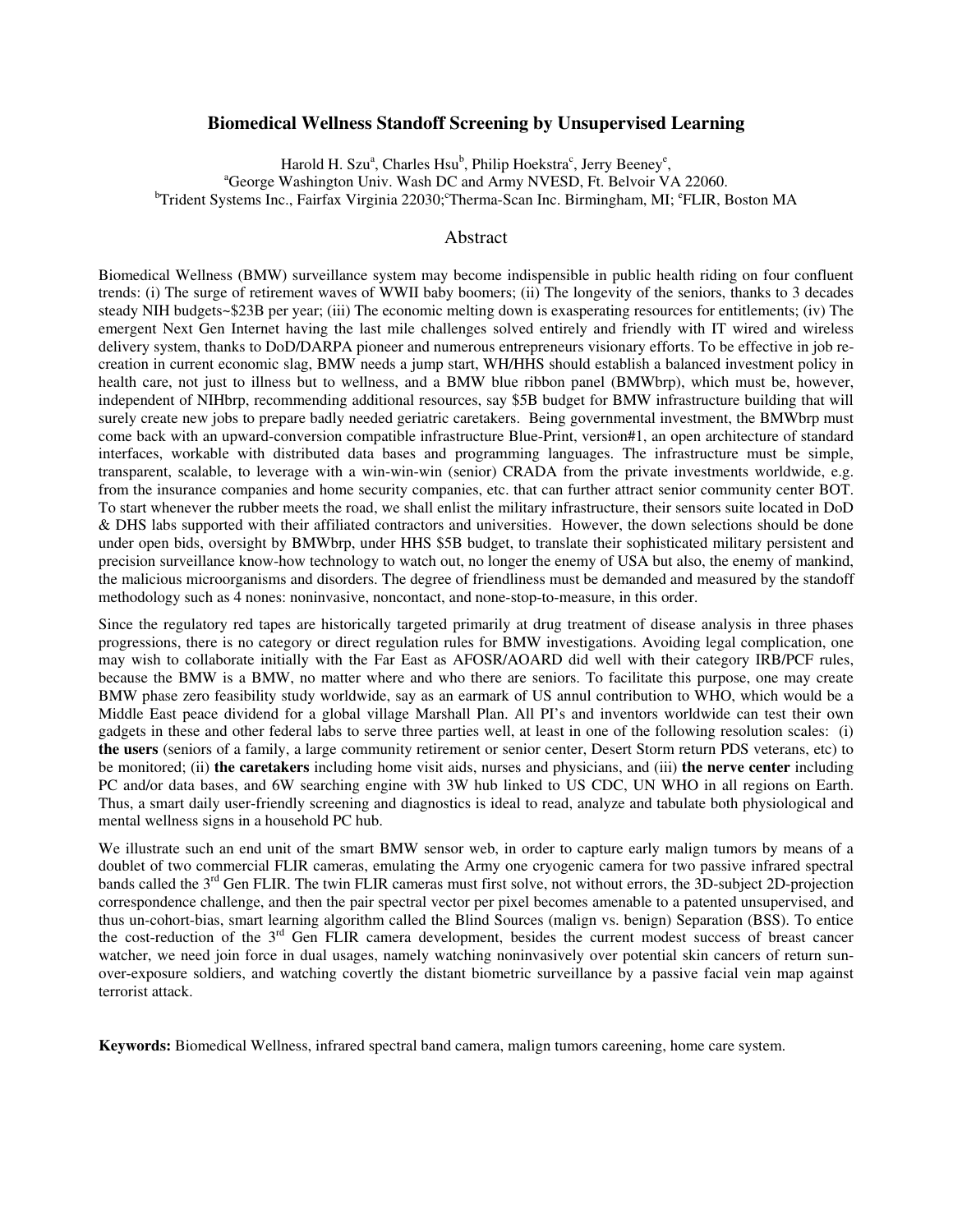## 1. **INTRODUCTION**

A true anecdote story of low-tech BMW began with a low-cost night-vision fish-eye-video camera installed in all 100 senior homes, which was initially meant to pay the respect to the seniors' feeling of potential privacy invasion by highdefinition day-night videotaping. Never mind about the real course of the decision, the cost, the privacy, or the size of image data basis, the fact of the matter was, after 2 years, the home care program had saved a bundle. Caretakers had eliminated 25% senior no-show incidences that had saved enormous manpower maintaining the same QOS with the modest cost of a simple plug-in code in their cell phones. The program had serendipitously discovered the early behavior symptoms of *Alzheimer disease*, namely midnight random walks, which is amenable to a low cost early intervention treatment. In so doing, it had preserved those senior's QOL--better night sleeps, contributing better day hours to volunteer services to other less fortunate. Furthermore, this cascade of a good deed breeding another good deed will save senior mental health expenditure, the helper and the 'helpee'---their self-esteem, and other exurban societal expenditure of the prescription drugs and three-shift caretakers, in the case of early deterioration of acute dementia. Unfortunately the chances are very high to any late discovered seniors. Our motto said well; "you don't just, get what you pay for, if you do good business, you'll do well", which has once again verified the common sense of BMW thesis: "a stitch in time saves nine." The end of BMW excursion.

The US Army is developing 3<sup>rd</sup> Gen *Forward Looking Infrared (FLIR)* sensor technology to maintain the overarching advantage that the military forces have enjoyed in night vision dominance in the Mid East conflict. The simplest implementation of this technology has the two spectral bands operating dependently, in the sense of Planck thermal radiation spectrum intensity relationship. The spontaneously thermal emission spectral ratio of a warm human body becomes independent of the environmental effect. There are about 10% mid IR photons versus 90% Long IR photons whose ratio index becomes robust in weak noise limit:

| spectral ratio per pixel $\rho(x, y, t) = \frac{y\theta t + n\omega t e}{y\theta t + n\omega t e} = \frac{\frac{y\theta t}{y\theta t e} + 1}{\frac{y\theta t}{y\theta t e} + 1} = \frac{y\theta}{11}$ naise $\gg 10\%$ in hatter backgraund)(1) |  |  |  |
|-------------------------------------------------------------------------------------------------------------------------------------------------------------------------------------------------------------------------------------------------|--|--|--|
|                                                                                                                                                                                                                                                 |  |  |  |

This dual spectral image will be vital to BMW watch of the spectral ratio  $p(x, y, t)$  whether or not it exceeds individual safety range. Alternatively, the camera spectral bands can be independently gain controlled and operated with the user selecting the band that provides the "best" imagery. That is the basic operational scenario assumed for this design of camera. Other more sophisticated uses of the multiband capability are envisioned, e.g., dual-band image fusion, spectral anomaly detection, new spectral *Aided Target Recognition (AiTR) such as single-pixel Blind Sources Separation (BSS)*, Higher Order Statistics ICA, etc., that could dramatically increase the 3<sup>rd</sup> Gen *FLIR* sensor effectiveness. The cost may come down, as more civilian usages could be documented. Thus, we discuss another dual-band application for the biomedical wellness (BMW) spectral imageries fusion for AiTR skin melanoma and other malign tumors for desert sun over-exposure high risk return war fighters and their households. Another popular applications in BMW may help reveal vein map dynamics and reduce the cost of the 3<sup>rd</sup> Gen FLIR, that are beneficial to PM FLIR and all other military and civilian players including the human signature exploitation for physiology behavior useful for the standoff biometric required for Combat Search & Rescue (C-SAR) requirement: the authentication and the situation assessment.

A 3rd Gen *FLIR* sensor is defined as a cryogenically cooled multiband *MWIR/LWIR* thermal *Focal Plane Array (FPA)* imager used for target acquisition. The multiband aspect of the 3rd Gen FLIR will typically involve imaging of two spectral regions simultaneously on the same *FPA* to provide accurately registered simultaneous or near simultaneous imagery. The primary technology for multiband infrared detectors is that of *Mercury Cadmium Telluride (MCT)*, where two and three bands have been detected on a focal plane by layering the *MCT* with different *stochiometric* variations<sup>1.2</sup>.

Simultaneous two-color *FPAs* have two *Indium* bumps per pixel at 50 μm for simultaneous two-color pixel. Pixel size is the most important factor for achieving affordable Third-Generation systems. Simultaneous two-color pixels have two indium bump connections per pixel to allow readout of both color bands at the same time. Advanced etching technology is required in order to meet the challenge of shrinking the pixel size to 20 μm.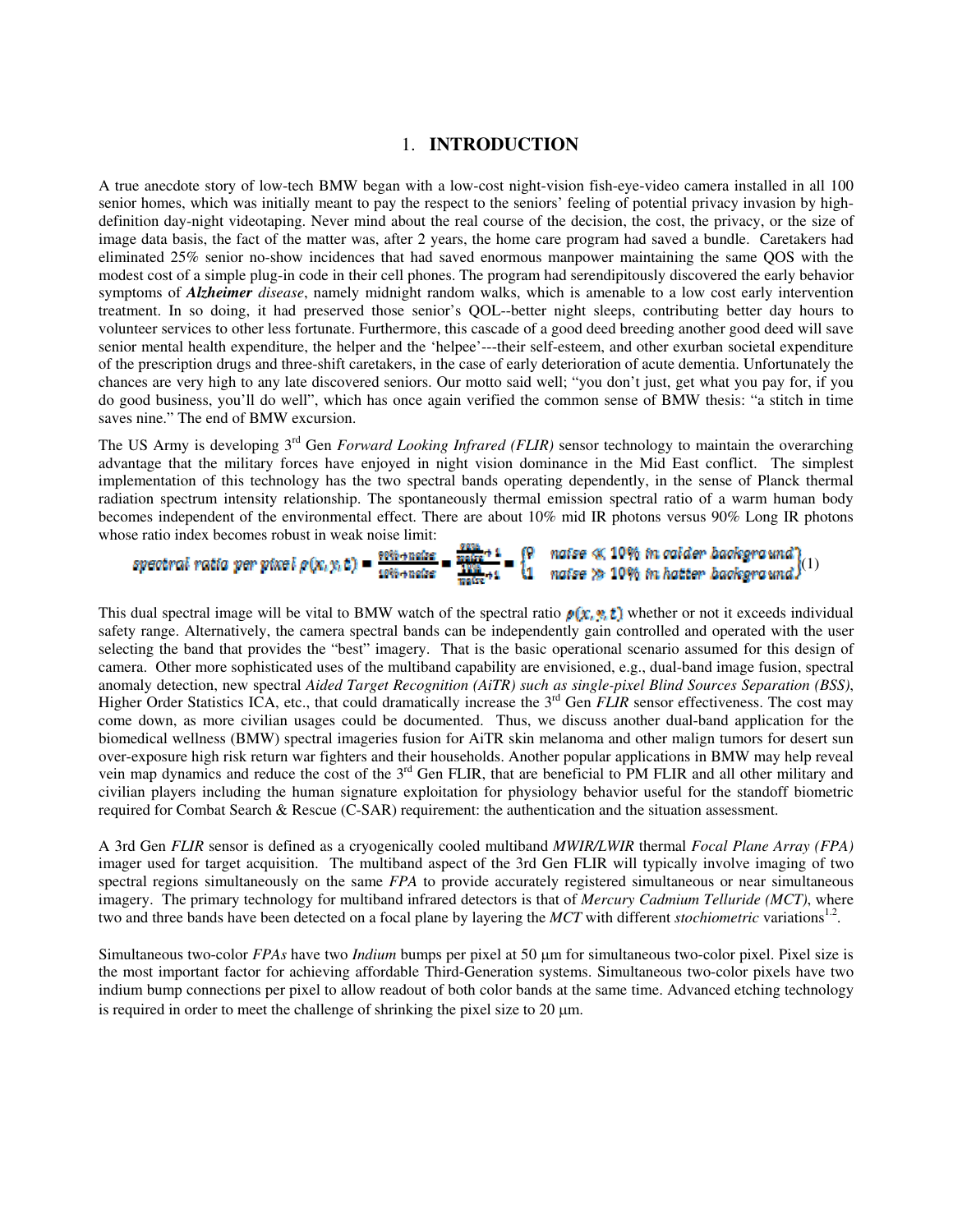## **2. PHYSICS APPROACH**

The application of thermal imaging to breast cancer detection is traceable back in time to the earliest medical writings of ancient *Egypt* and *Mesopotamia*. Different types of "*fevers*" were described and their evaluation was limited to the touch of their physicians' hands. The Greek physicians of the classical age described the innovative method of applying thin slurry of mud to their patients' skin and observed differential drying to indicate abnormal patterns of heat and cold. The *Hippocrates corpus*, the "Father of Medicine", canonized '*Calor*' as a cardinal sign of disease and wrote "wheresoever's excessive heat or cold, there disease is to be found". Instrumentation was, however, lacking until the development of a '*thermoscope*', a primitive and un-calibrated thermometer by *Galileo* and its application to medical practice in the Fourteenth Century by *Boerhaaven*. It was William Hershel that first imaged thermal energy by developing an '*evaporograph*' in the Fifteenth Century and the first practical means of imaging thermal energy came as recently as the middle of the Twentieth Century with the development of an electro-optical scanner. It was *Ray Lawson*, a gynecologist at *McGill* University that applied this new device to Medicine and, specifically, to the detection of breast cancer.

We have applied the Planck "Blackbody" irradiation spectrum as a family of temperature-displaced Gaussian Bell-shape distributions, Wien's displacement rule, to the BMW spontaneously irradiation as a sensible model of human "graybody" spectrum distribution. Without knowing the heat transfer system impulse response function, we wish to solve the ill-posed inverse sources (malign versus benign) problem, called the blind sources separation (BSS) pixel by pixel, by the minimization of each pixel unknown Helmholtz isothermal free energy as the local equilibrium condition.

We further assume each pixel free energy of Helmholtz H to be analytical in each pixel I/O, whose input spectral vector per pixel is  $X = (MWR, LWIR)$  and output feature vector per pixel is  $S = (malign s_1, benign s_2)$ . Then we can expand the unknown energy in the weak signal sources limit in terms of Taylor series of unknown features estimated from the spectral vector data:  $\sum_{j} W_{ij} X_{j} = s_{i}$  and vice versa  $\sum_{j} A_{ij} s_{j} =$  $A_{ij}S_j = X_i$  keep the linear order term neglecting the second

order estimation errors  $O(\Delta s^2)$ , without knowing the mixing impulse response function matrix [A], nor the de-mixing inverse matrix  $[W] = [A]^1$ . In other words, given numerous possible ill-posed inverse solutions of BSS, one will choose the mostly likely locally equilibrium one at the local minimum free energy pixel by pixel.

min. 
$$
H = E(I/O) - T_o S = E_o + \sum (\partial E/\partial s_i) [\sum_j W_{ij} X_j - s_i^{(o)}] + O(\Delta s^2) - T_o K_B(-s_1 \log s_1 - s_2 \log s_2)
$$
, (2)

where use is made of the Shannon scalar entropy *S* for two components and the Lagrange constraint parameter  $(\partial E/\partial s_i) \equiv \mu_i$  which is the *internal energy slope teacher* determined self-consistently by Lagrange in the general physics variational minimization. This is what we call the *unsupervised learning* in the sense of "*unlabelled data classifier*", a la *Duda and Hart* classical definition of statistical pattern recognition.(US PTO# 7,355,182; & #7,366,564)

*Theorem 1:* Exact solution for two components malign and benign is possible because the minimum Helmholtz free energy has three conditions for three unknowns as follows:

*Proof:*  
\n
$$
\begin{array}{rcl}\nH &_{p} & \equiv & E &_{p} - T &_{p} & S &_{p} ; \\
H &_{p} & = & 0 & ; \\
\frac{dH}{ds} &_{1} & = & 0\n\end{array}\n\quad\n\begin{array}{rcl}\nE &_{p} & = & T &_{p} & S &_{p} ; \\
E &_{p} & = & T &_{p} & S &_{p} \\
\frac{dE}{ds} &_{1} & = & T &_{p} & \frac{dS}{ds} &_{p} \\
\end{array}\n\quad (3)
$$

*where Shannon* & *Boltzmann define the entropy S<sup>p</sup>*

$$
S_p = -s_1 \log s_1 - (1 - s_1) \log (1 - s_1)
$$
  
\n
$$
\frac{dS_p}{ds_1} = -\log s_1 - \frac{s_1}{s_1} + \frac{1 - s_1}{1 - s_1} + \log (1 - s_1) = \log(1 - s_1) - \log s_1
$$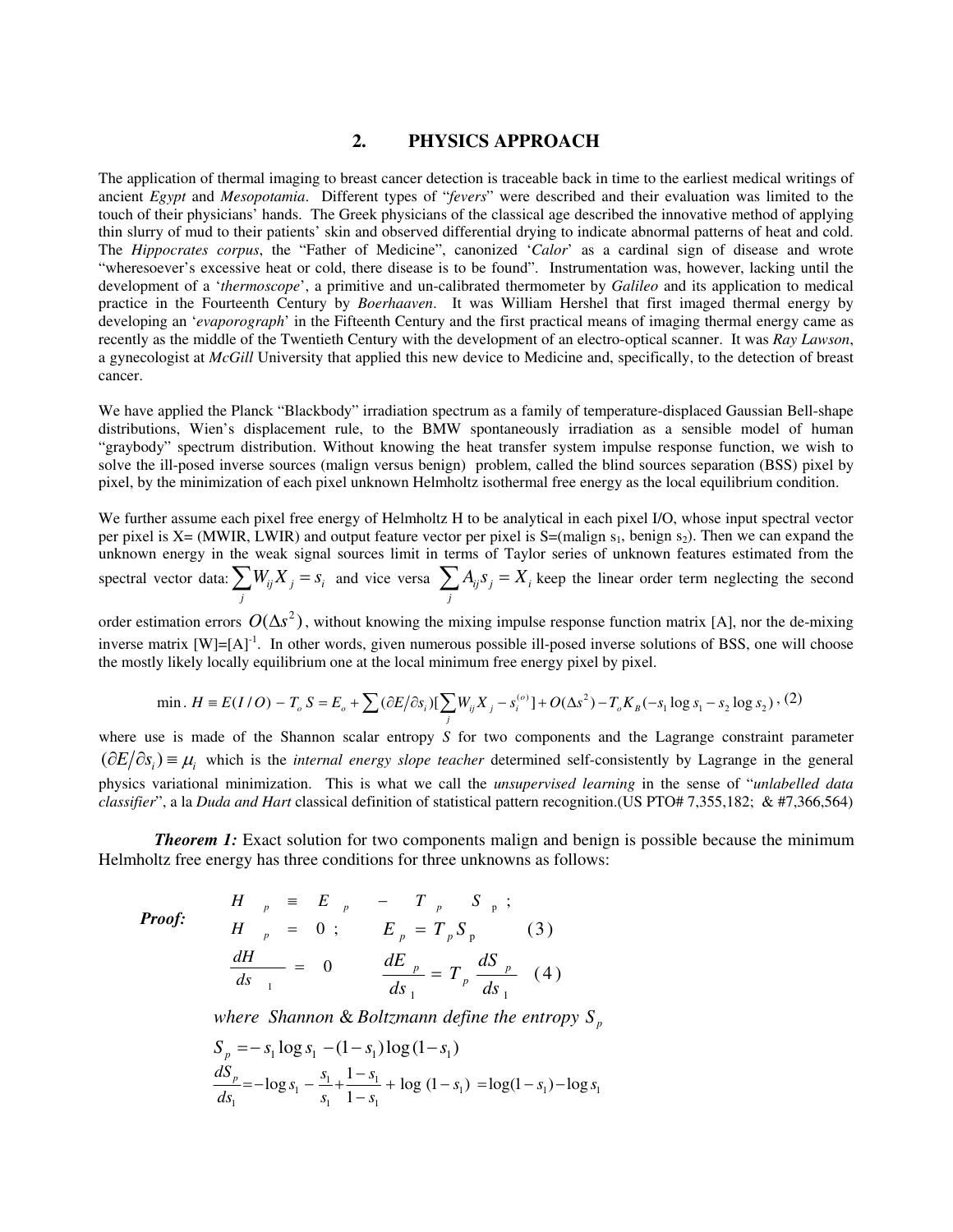

*Fig. 1 We postulate a min Helmholtz free energy as the linear I/O info energy*   $\Delta E_p = \mu$  *{*[W]X<sub>p</sub> -S<sub>p</sub> } =  $\lambda$  {[A]S<sub>p</sub> -X<sub>p</sub> } = LMS, if  $\mu$  =[W]X<sub>p</sub>-S<sub>p</sub>] and the max entropy give wrong solutions  $s_2$ '=1- $s_1$ '=0.5



Fig.2 Physicist Planck measured the temperature–dependent thermal spectrum which, for a non-absolute-zero temperature object, has laid foundation of quantum physics.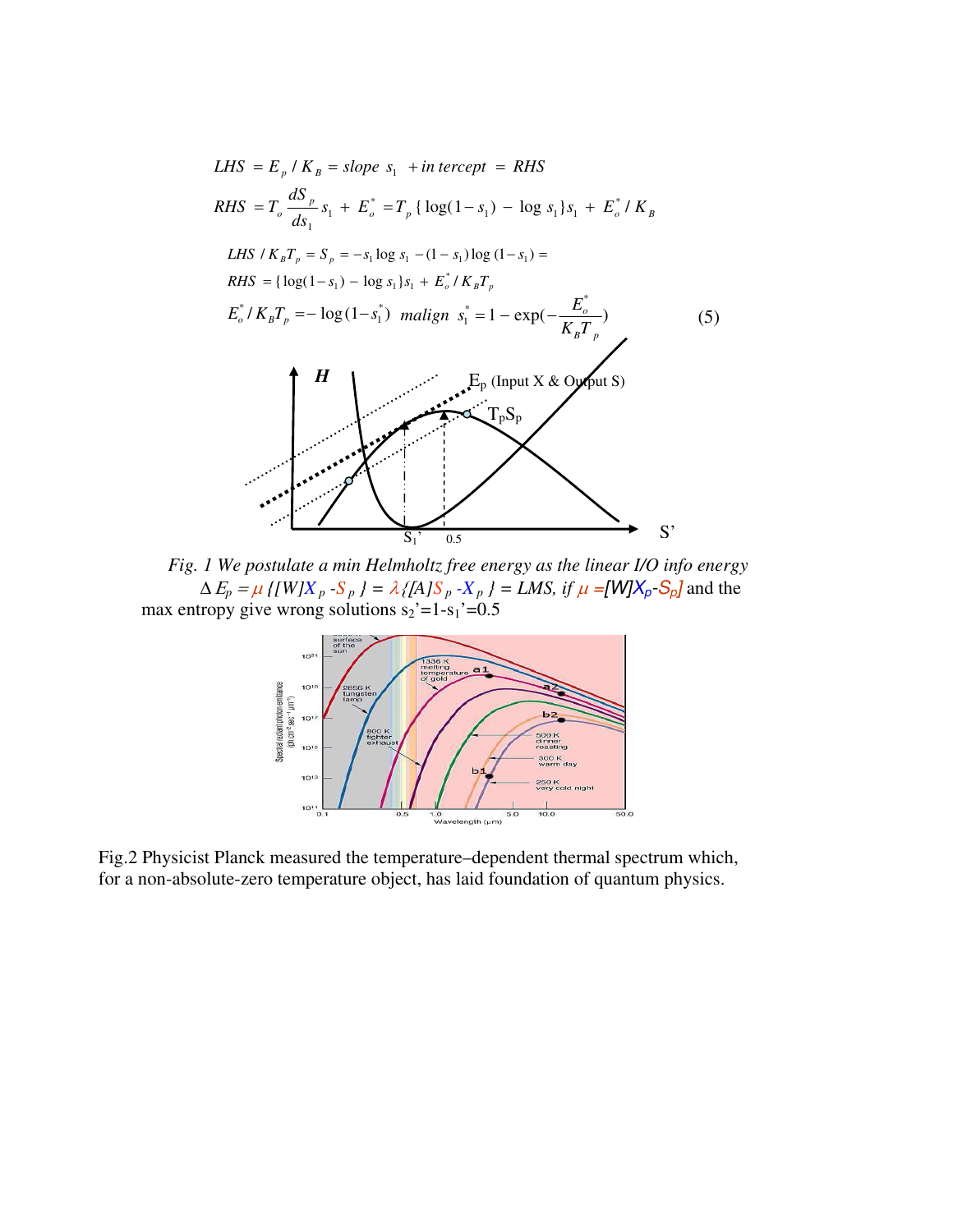

**Fig. 3** Real Positive Subspace uniquely determines Planck Spectrum feature vectors (*a, b*) by means of a vector parallelogram if the percentage is given in Fig.1.

All these processing could be processed and given a second opinion at a distant without additional cost. This is because of NGI. Meanwhile, IT promises a quadruple pipeline broadband 32 bytes backbone that will enjoy the build-in privacy, secured, always-on, everywhere, universal, ubiquitous, seamless encompassing all.

## **3. PHYSIOLOGY APPROACH**

There was an abundance of empirical evidence that linked regional *hyperthermia* with breast cancer, often as its first objective indication, but without any rationale for the mechanisms involved. In just the last twenty years, the role of *Nitric Oxide* as a potent regional *vaso-dilator*, produced in copious quantities by pre- and cancerous cells as well as the functionally defective structure of *neo-angiogenic* blood vessels have been recognized as the principal mechanisms that are responsible for an *unregulated perfusion of core-body temperature blood* into the proximity of the abnormal cells in the breast. Further, the mechanism directing this heat to the skin surface can be described by the principles of *Fournier's* Law that warmer irradiation eventually diffuse outwards to the colder ambient air where the cameras located. The two spectral density ratio may eliminate some of the environmental variability that may have plagued the pioneer work of single camera thermograph. Then, tracking over time allows one do better.



Fig. 4 Artist conception of a breast internal structure

To keep things simple, **breast cancers** emerge due to a combination of genetics, carcinogens, immune responses, hormones, and tissue composition. The breasts are composed of lobes, lobules, ducts, glands, and a high concentration of blood vessels and fat cells. Many of these tissues in the breast have receptors for the hormone estrogen, which makes them a target for the hormone's influence. Some of this is good and some bad. Of particular interest are the fat cells. Fat cells both produce and breakdown estrogen. The chemical breakdown reaction (aromatization) of estrogen produces carcinogenic (cancer causing) byproducts. As a result, the carcinogens affect the DNA of nearby cells which can cause them to mutate into cancers. Research has shown that some women's breasts are more susceptible than others to the effects of estrogen and its byproducts.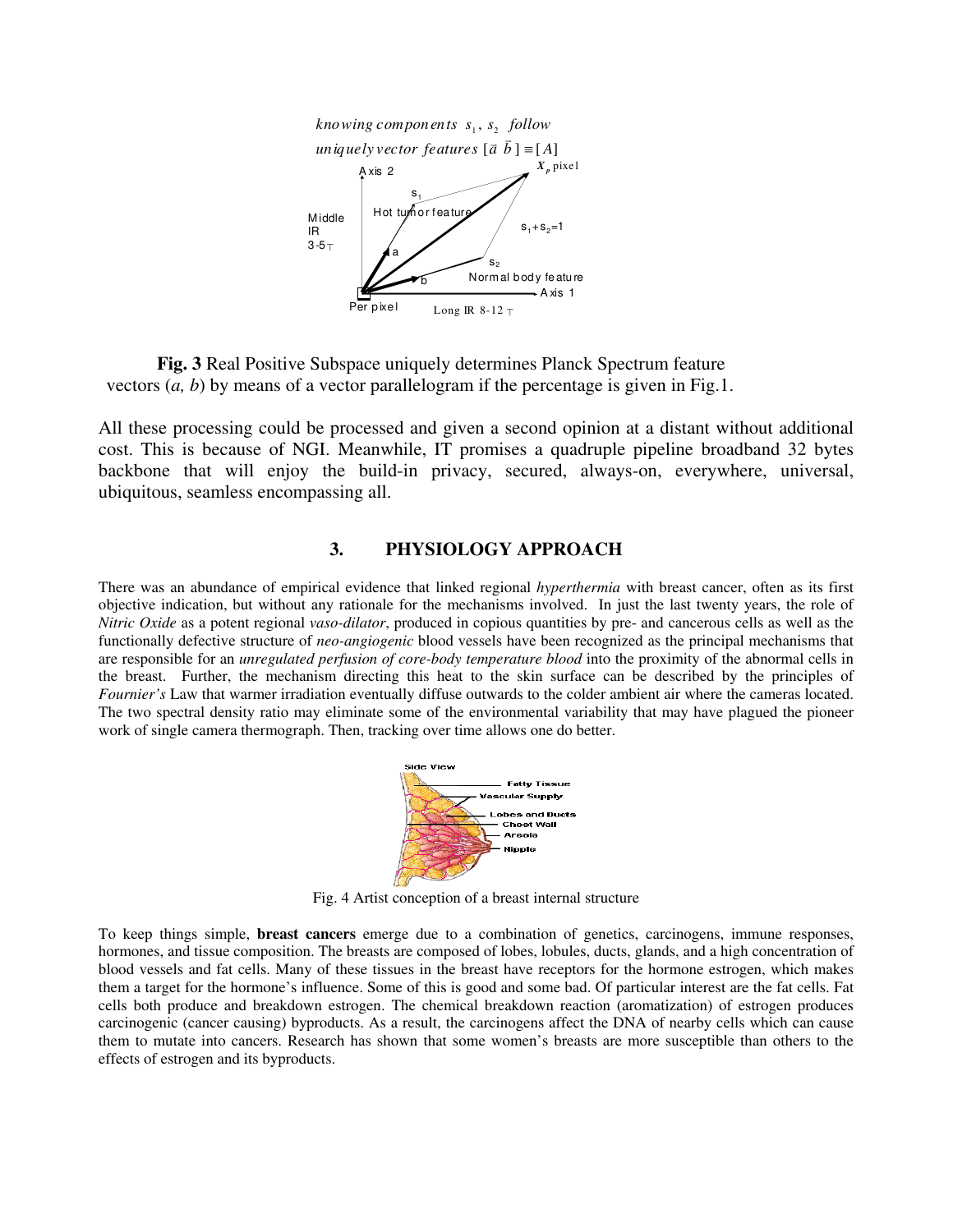**How Does the Cancer Grow?** Once a normal cell begins to mutate (pre-cancerous tissue), its DNA is altered to allow for the onset of uncoordinated growth. To sustain the rapid growth of these pre-cancerous (and cancerous) cells, constant supply of nutrients is needed. In order to maintain this supply, the cells release chemicals into the surrounding area which keep existing blood vessels open, awaken dormant ones, and create new ones (**neo angiogenesis**). The rich vascular beds in the breast provide the conditions necessary for the growing tumor's needs.

**How Can We Detect this Growth at its Earliest Stages?** The ideal early warning system would detect both the precancerous changes occurring in the breast and the first cancer cell formations. Digital Infrared Imaging (DII or Breast Thermography) has the ability to detect the chemical and blood vessel changes in pre-cancerous as well as cancerous breast tissue. Consequently, DII can be the first indicator that a cancer may be forming or present; and in many cases from **8-10 years before it can be detected by any other method.** The use of DII (Breast Thermography) as part of the frontline tests for early detection brings a great deal of good news for women.

Through the neo-angiogenesis effect we can detect the imminent danger passively by a dual IR spectral band camera, before the rapidly growth imbalance with nutrition supply may kill some cells, and left behind micro-calcification deposits, like spider webs, detectable by invasive X-ray mammograms change detection comparing the before with the after..

Our laboratory has interchangeably used mid  $(3-5\mu M)$  and long  $(9-12\mu M)$  instruments with thermal sensitivities better than 80 mK (NETD) and spatial resolution of 60 microRadians, usually in the form of a focal plane array of 320X256 for diagnostic breast cancer studies. We obtain two sets of three images; a frontal and two lateral views, approximately 60° off axis of the thorax, to feature the right and left breasts. Our analytic system has four components. (i) *The first* is a system of pattern recognition that evaluates the bilateral distribution of thermal features and the conformation of individual thermal features. (ii) *The second* evaluates bilateral temperature differentials. (iii) *The third*, and most innovative, evaluates the appropriate and adaptive response of the thermal features of both breasts to a standardized challenge. The physiologic challenge we use involves the immersion of both hands for one minute into a basin of water maintained at *11°C*, importantly, a temperature widely perceived as decidedly *cold but not painful*. This produces a *reflex vaso-constriction* of skin perfusion and an accompanying decrease in skin temperature: provided that the perfusion of any specific area is normally modulating under the control of the autonomic nervous system. This simple procedure is intended to differentially identify non-responding thermal features maintaining their high levels of blood perfusion due to the *functional-defective structure of neo-angiogenic vessels* or the *persistent vaso-dilatation* due to high levels of *Nitric Oxide*; both of which typify regional metaplasia and cancer. As any other physiologic response, this challenge procedure is closely controlled for strength and duration of the stimulus and the time of the imaging in order to evaluate the active phase of the *adaptive response*.

This physiologic challenge procedure has enabled us to differentially indicate malignant breast disease from other sources of heat on the surface of the breast, such as the hyper-perfusion that accompanies glandular hyperplasia of a premenstrual state, pregnancy or lactation; thereby significantly increasing the diagnostic specificity of thermology as a diagnostic screen for breast cancer. (iv) *The fourth* component of our analytic system involves the time-based evolution of the thermal patterns, emission levels or new and area specific defects in the response to our challenge procedure. As breast cancer is, generally, a positively progressive disease, we find that routine annual restudies, or sooner when only minor risk features are discerned, provides a useful means of differentiating artifact and personal variants (such as *arterial-venous shunts*) from the thermal features associated with malignant disease.

With our objective and quantitative analytic system, we believe that thermology better defines the adaptation of a scientific basis to what has been termed *thermograph*. Using our analytic system, the sensitivity of thermology as a diagnostic screen for breast cancer is near absolute (97-99%) and provides a high specificity (64-78%). Thermology is passive, non-contact and, in the context of screening for breast cancer, relatively inexpensive and able to effectively screen large numbers of women irrespective of their age or breasts' density.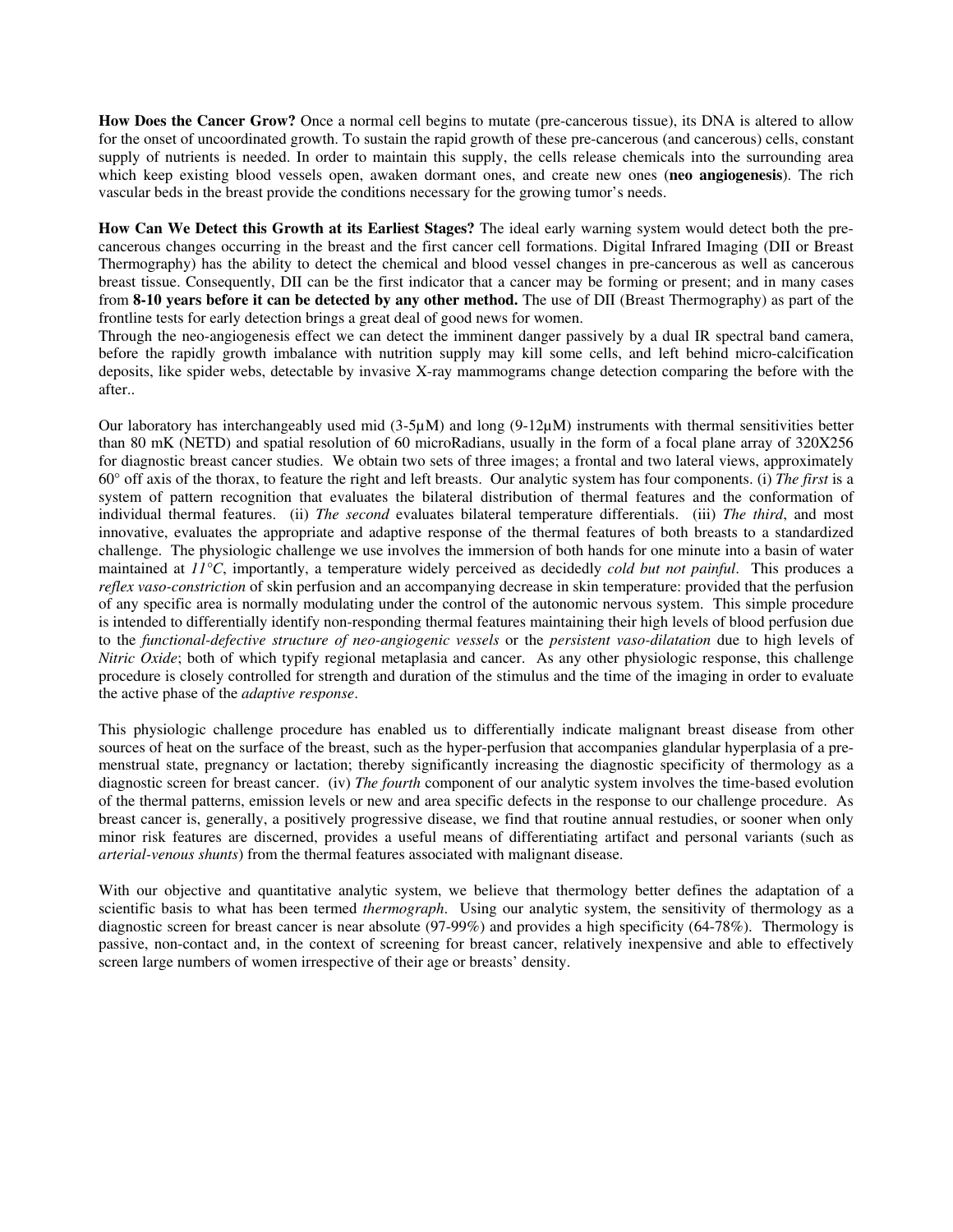#### **4. IMAGE PROCESSING**

In order to compare the single camera LWIR versus double cameras with LWIR and MWIR, we have adopted two comparable cameras made by the State of the Art 2<sup>nd</sup> Gen FLIR made by FLIR company in Boston. An identical general setup was used for both the MIR and LIR camera. Data was acquired using a 640x512 pixel InSb (Indium Antimonide) Mid-IR (3-5μm) and a 640x512 pixel Quantum Well Infrared Photon (QWIP) Long-IR (8-10μm) camera. Electric refrigeration was required to keep the Mid-IR camera cooled at 77°K after 5 minutes at a sensitivity (MRTD) of 0.018°K. Similarly, electric refrigeration was required to keep the Mid-IR camera cooled at 77°K after 5 minutes at a sensitivity (LRTD) of  $0.03^{\circ}$ K. Then, there are several modules of image processing which can do without in the 3<sup>rd</sup> Gen FLIR as follows:

The first challenge is that the images registration becomes spatially non-isoplanatic nature. This is because of the 3D stereo images prospectively projected onto 2D plane. This can be appreciated by the fact that the classical 2D affine transformation based of 3 correspondent control points gives rise to a poor result.

Affine transform is one of the solutions for data registration to align these dual camera sensor data into a common time or space coordinate system. Translation and rotation transforms are usually caused by the different orientation of the sensor, while scaling transform is the effect of change in altitude of the sensor. The sensor distortion or the viewing angle may cause stretching and shearing; the affine transform is a matured technology used to address more complex distortions. It is a linear coordinate transformation that consists of the elementary operations. Fig. 5 shows the basic transformations for data registration, and the general 2D affine transformation can be expressed as shown in Eq. (1).



Fig.6. The basic transformations for data registration

$$
\begin{bmatrix} x_2 \\ y_2 \end{bmatrix} = \begin{bmatrix} t_x \\ t_y \end{bmatrix} + \begin{bmatrix} a & b \\ c & d \end{bmatrix} \begin{bmatrix} x_1 \\ y_1 \end{bmatrix}
$$
 (6)

where  $[x_2, y_2]^T$  is the new transformed coordinate of  $[x_1, y_1]^T$ , matrix of  $\begin{bmatrix} a & b \\ c & d \end{bmatrix}$  can be the operations of rotation, scale, or shear, and  $[t_x, t_y]^T$  is the translation. The rotation can be operated as  $\begin{bmatrix} a & b \\ c & d \end{bmatrix} = \begin{bmatrix} \cos \theta & -\sin \theta \\ \sin \theta & \cos \theta \end{bmatrix}$ ; the scaling operation for both x and y axes can be expressed as  $\begin{bmatrix} a & b \\ c & d \end{bmatrix} = \begin{bmatrix} a & b \\ 0 & s \end{bmatrix}$ ; and the shearing operation is represented by  $\left[\begin{array}{cc} a & b \\ c & d \end{array}\right] = \left[\begin{array}{cc} 1 & 0 \\ \beta & 1 \end{array}\right].$  $\overline{\phantom{a}}$ ⎢ ⎣  $\mathsf{L}$ *c d a b* ⎤ ⎢ ⎣  $\mathsf{L}$ *c d a b*  $\overline{\phantom{a}}$ ⎤ ⎢ ⎣  $\lceil \cos \theta \rceil$  –  $\theta$  cos $\theta$  $\theta$  -sin $\theta$  $\sin \theta$  cos  $\cos \theta$  -sin ⎦  $\overline{\phantom{a}}$  $\parallel$ ⎣  $\begin{bmatrix} \phantom{-} & \phantom{-} \\ \phantom{-} & \phantom{-} \\ \phantom{-} & \phantom{-} \\ \phantom{-} & \phantom{-} \\ \phantom{-} & \phantom{-} \\ \phantom{-} & \phantom{-} \\ \phantom{-} & \phantom{-} \\ \phantom{-} & \phantom{-} \\ \phantom{-} & \phantom{-} \\ \phantom{-} & \phantom{-} \\ \phantom{-} & \phantom{-} \\ \phantom{-} & \phantom{-} \\ \phantom{-} & \phantom{-} \\ \phantom{-} & \phantom{-} \\ \phantom{-} & \phantom{-} \\ \phantom{-} & \phantom{-} \\ \phantom{-} & \phantom{-} \\ \phantom{-} & \phantom{-$ ⎤ ⎢ ⎣  $\mathsf{L}$ *y x S S c d a b* 0 0 ⎤ ⎢ ⎣  $\begin{bmatrix} \phantom{\Big|} \phantom{\Big|} \end{bmatrix} = \begin{bmatrix} \phantom{\Big|} \phantom{\Big|} \end{bmatrix}$ ⎤ ⎢ ⎣  $\mathsf{L}$ 0 1 1 <sup>α</sup> *c d a b*  $\frac{1}{2}$ ⎤ ⎢ ⎣  $\begin{bmatrix} \phantom{\Big|} \\ \phantom{\phantom{\Big|}} \\ \phantom{\phantom{\Big|}} \end{bmatrix} = \begin{bmatrix} \phantom{\Big|} \\ \phantom{\phantom{\Big|}} \\ \phantom{\phantom{\Big|}} \end{bmatrix}$ ⎤ ⎢ ⎣  $\mathsf{L}$ 1 1 0 *c d* |  $\beta$ *a b*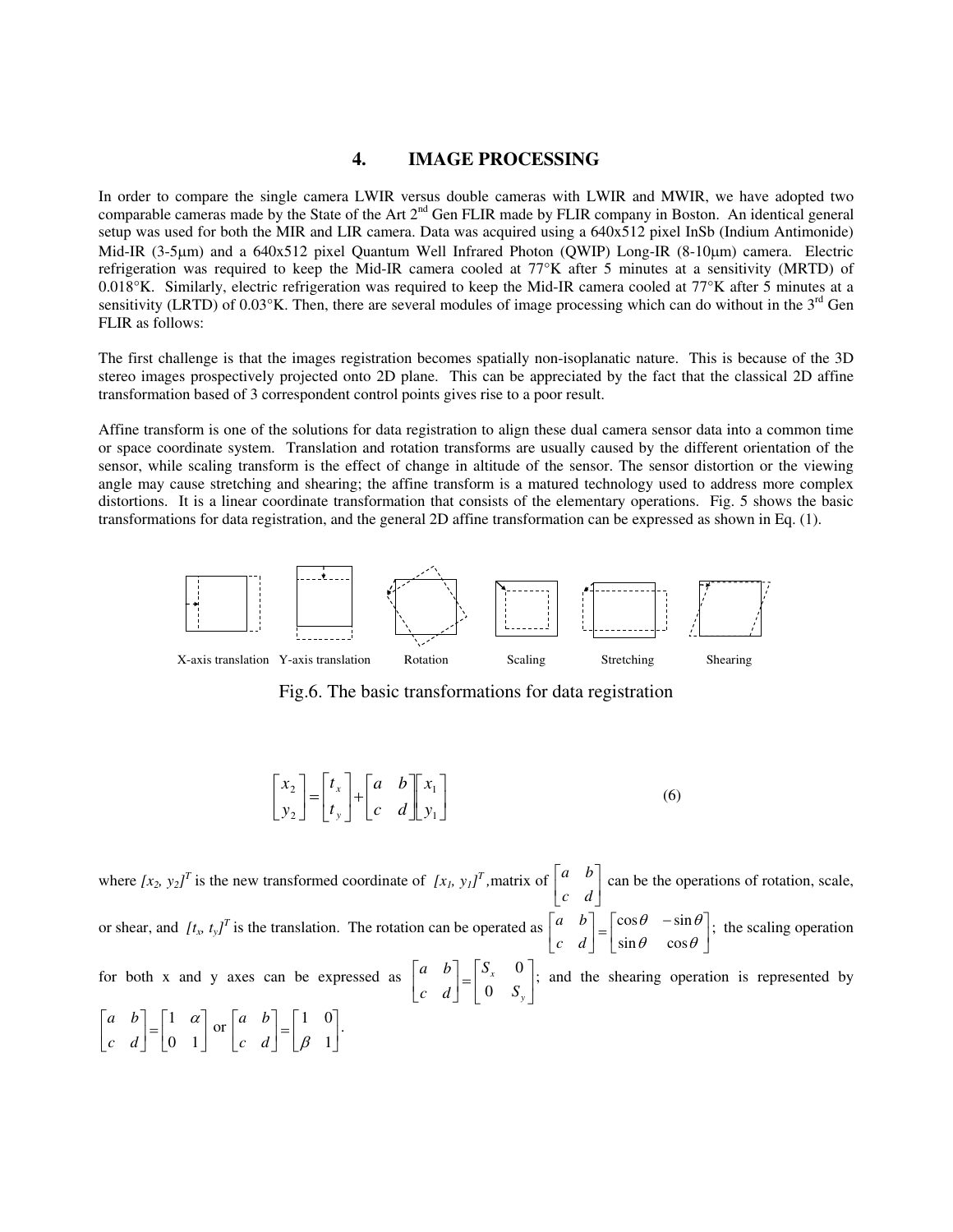However, this 2D affine transform can not solve the 3D stereo images from dual infrared camera. 3D affine transformations have been widely used in computer vision and particularly, in the area of model-based object recognition, and they can have involved different number of parameters involved:

- 12-parameter affine transformation (3D translation, 3D rotation, different scale factor along each axis and 3D skew) used to define relationship between two 3D image volumes. For instance, in medical image computing, the transformation model is part of different software programs that compute fully automatically the spatial transformation that maps points in one 3D image volume into their geometrically corresponding points in another, related 3D image volume<sup>4</sup>.
- 9-parameter affine transformation (three translations, three rotations, three scales), can be used in reconstructing the relief and evaluating the geometric features of the original documentation of the cultural heritage by 3D modeling [5].
- 8-parameter affine transformation (two translations, three rotations, two scale factors and skew distortion within image space) to describe a model that transform 3D object space to 2D image space[6].



Fig.7 An example of 3D affine transformation

Our simulation experience shows that the 3D affine transform has difficulty to effectively register the stereo images due to the image distortion from the 3D imagery projection. In order to efficiently overcome this projection distortion, a dual-image registration using small regions of edge features is developed and proposed here to adaptively register small areas. This dual-image registration algorithm is demonstrated using the breast cancer data as follows.

The small-region and dual-image (long-wavelength infrared (LIR) and mid-wavelength infrared (MIR)) registration process contains a number of operations, including edge extraction, edge dilation, and object erosion. First of all, region of interest (ROI) must be selected. In this simulation, the LIR ROI is selected as a reference image which should be bigger. And the MIR LOI is smaller and will be registered to the LIR-ROI based on small regions. Next, the edge can be extracted using high-pass filters such as Mexican hat filter, Sobel filter, or odd Morlet filter. For implementation simplicity, a two-dimensional Sobel filter in equation (2) is applied to the dual-IR images. The thresholding operation is significant in the edge process. Thresholding may be different for the dual-IR images due different dynamic ranges of the IR images. An adaptive thresholding operation is needed to provide good estimated edge information on both IR images. The result of edge extraction using Sobel filter is illustrated on the top in Fig.3. The LIR ROI is shown on the left and the MIR ROI is on the right.

$$
Soble_{H} = \begin{bmatrix} 1 & 1 & 1 \\ 0 & 0 & 0 \\ -1 & -1 & -1 \end{bmatrix}; \text{ and } Sobel_{V} = \begin{bmatrix} 1 & 0 & -1 \\ 1 & 0 & -1 \\ 1 & 0 & -1 \end{bmatrix}
$$
(7)

Once the edge is extracted, the edge information will be dilated on its neighborhood. A dilation window should be big enough to form an object or a small region. However, if the dilation window is too big, it will generate too many redundant objects or small regions that will reduce the performance of registration and dissipate the computing resource on a number of redundant regions and objects. The dilation operation is demonstrated on the middle in Fig.3.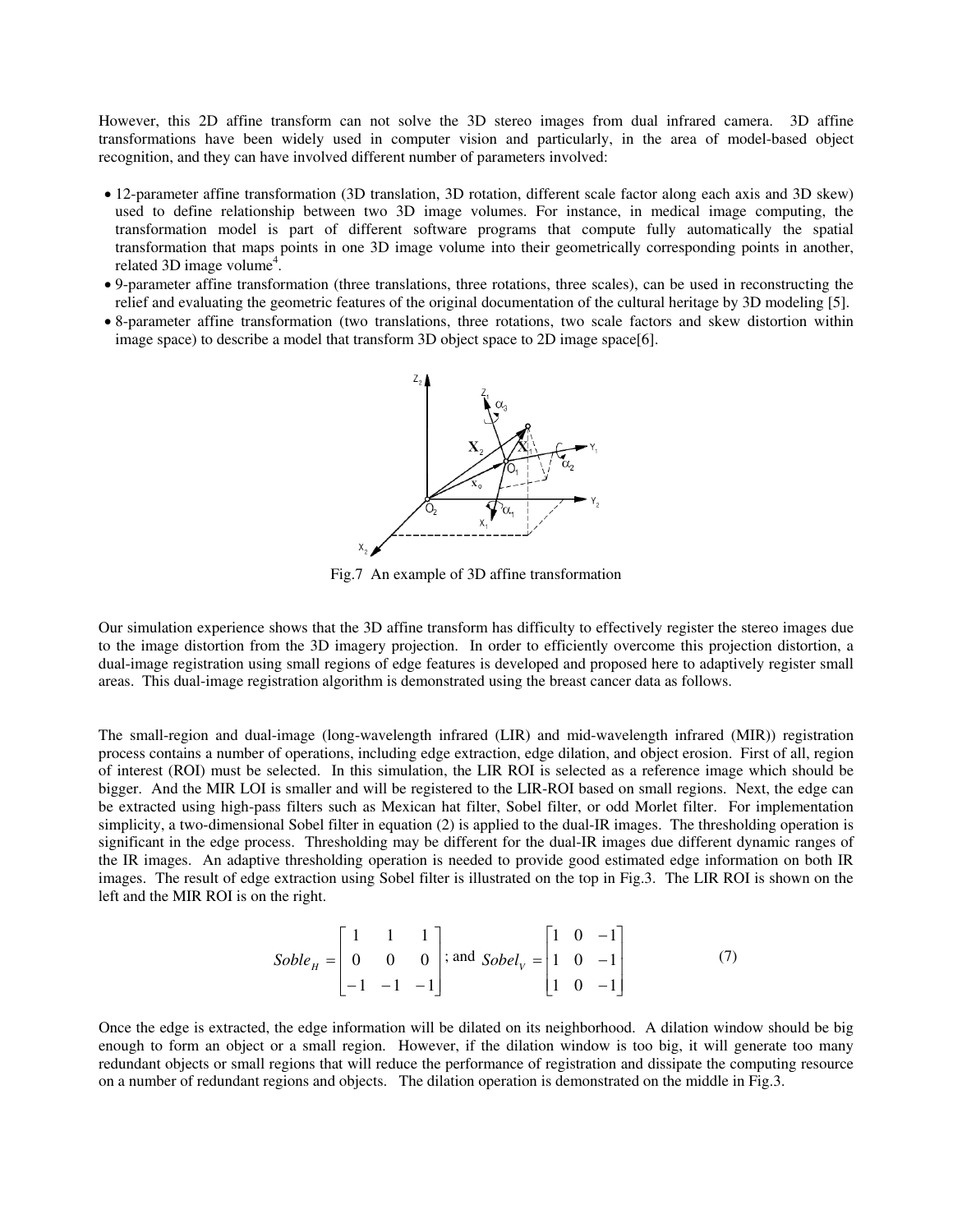Erosion operation is to shrink the size of the objects from the outside of the objects. Similarly the erosion window has to be selected first to reduce the size of objects. The erosion window should be selected carefully. If the erosion window is too big, it will remove all the objects or regions created from the dilation operation. If the erosion window is too small, a number of redundant objects and regions will be processed such that it will reduce the performance and efficiency in the registration process. Our simulation experience shows that if the erosion window should be slightly small the dilation window, it will provide a better result. The erosion operation is illustrated on the bottom in Fig.3. It can be observed a number of regions or objects are extracted. These regions and objects will be masked with the normalized LIR and MIR images that are the templates for the registration.



Fig.8 Three operations and demonstration of the small-region dual-IR image registration algorithm. (Edge extraction, dilation and erosion)

Once the eroded images are computed, the LIR-ROI and MIR-ROI images will be normalized and masked with the eroded images. The masked LIR-ROI is the reference image, which is processed block by block and registered to the MIR-ROI images. The sum of difference (SoD) of the blocked LIR-ROI and MIR-ROI will be calculated and compared. The index and position will be stored where the SoD is found. The MIR-ROI will be re-registered with the LIR-ROI when all the index and position with the minimum SoD. The SoD operation requires heavy computation resources. The spiral search with a specific threshold value is suggested here to reduce the computation complexity. Since every single block will obtain its own optimized match by calculating the SoD minimum, this mechanism can be used to adaptively resolve the image distortion of the affine transformation. The result is demonstrated in Fig.7, and the difference is displayed on the bottom on the right. The difference is normalized for the display purpose.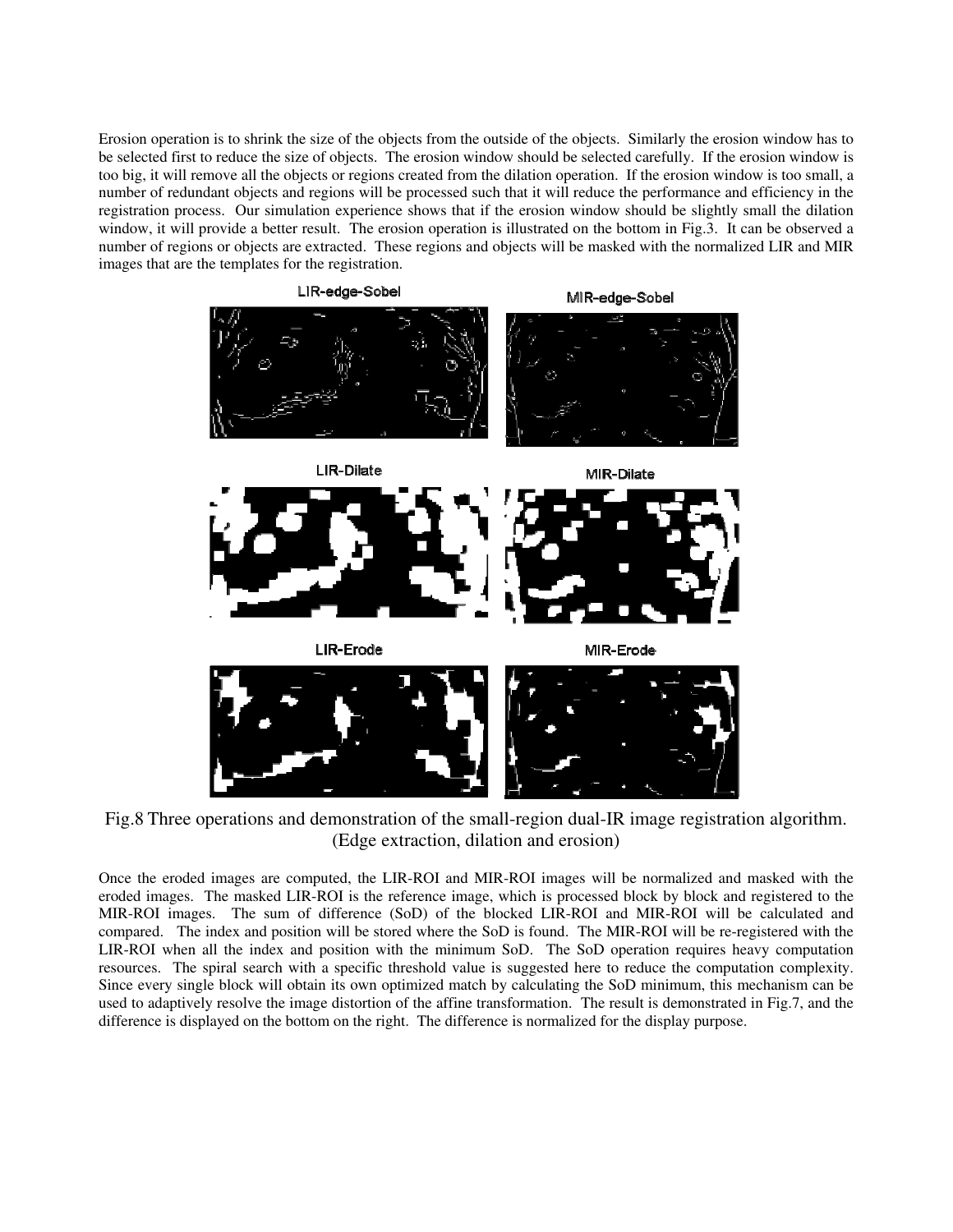

Registered MIR-ROI Normalized Difference

Fig.9 Registration results. Massive breasts will have less successful results, causing sub-pixel inaccuracy affecting early detection at a single pixel level.

## **5. DUAL-BAND BMW BIOMETRIC ALGORITHMS**

A dual-band BMW biometric algorithm is developed and illustrated by using a number of breast images. Theoretically, this algorithm is an unsupervised learning with equilibrium state energy [7]. For a point source, although the measurement at a specific pixel cannot be estimated using the average of its surroundings, the equilibrium state energy presents strong similarity with its neighboring pixels. Thus, the ground state energy  $E_0$  from the neighboring pixels can be calculated to provide a good estimate. Due to the spatial variation of human body temperature, this ground state energy has to be determined within a local window of neighborhood. One difficulty is to decide the size of the neighborhood in which all pixels possess similar ground state energy, which varies from pixel to pixel. From geometric point of view, each point is a vector in a multidimensional space. If there is no target present in a neighborhood, then all these data vectors point to the same direction, which is the direction of the background signature. Then the angles between those vectors will be zero. Suppose there exists a sub-pixel target, one of the data vectors will depart from others and the angles are not zero any more. Quite obviously, the larger the fractional abundance of target, the further away this corresponding pixel departs from others, and the larger the angles. Based on these observations, we proposed to use the angle between data vectors as the measure of information energy *Eo*. This algorithm using unsupervised learning with equilibrium state energy is named "Exact Solution". Two algorithms called "Exact Solution Using Average Absolute Angle (ES-AAA)" and "Exact Solution Using Average Composite Angle (ES-ACA)" are derived and a number of simulations are demonstrated to provide more information of dual-band IR images.

In the ES-AAA algorithm, the dual-band images must be registered first using the registration algorithm described in section 5. And then every single pixel of the IR breast image has two components, MIR and LIR, that are represented as x- and y- coordinates respectively. And, the absolute angle can be obtained by averaging *tan-1(MIR/LIR)* of the 8 neighborhood excluding itself. Six cases of the IR breast images are studied and simulated. And the results are compared to the ground truth shown in Fig.5. And the ground truth of these patients is listed in Table 1. From the numerical analysis of the ES-AAA, it can be observed that the ES-AAA values are closed. This is due to the inappropriate wavelength ranges (3-5 μm and 8-10 μm). In the ES-ACA algorithm, the composite angle can be calculated by averaging the angles between the center vectors to 8 neighborhoods, which is displayed in Fig. 6.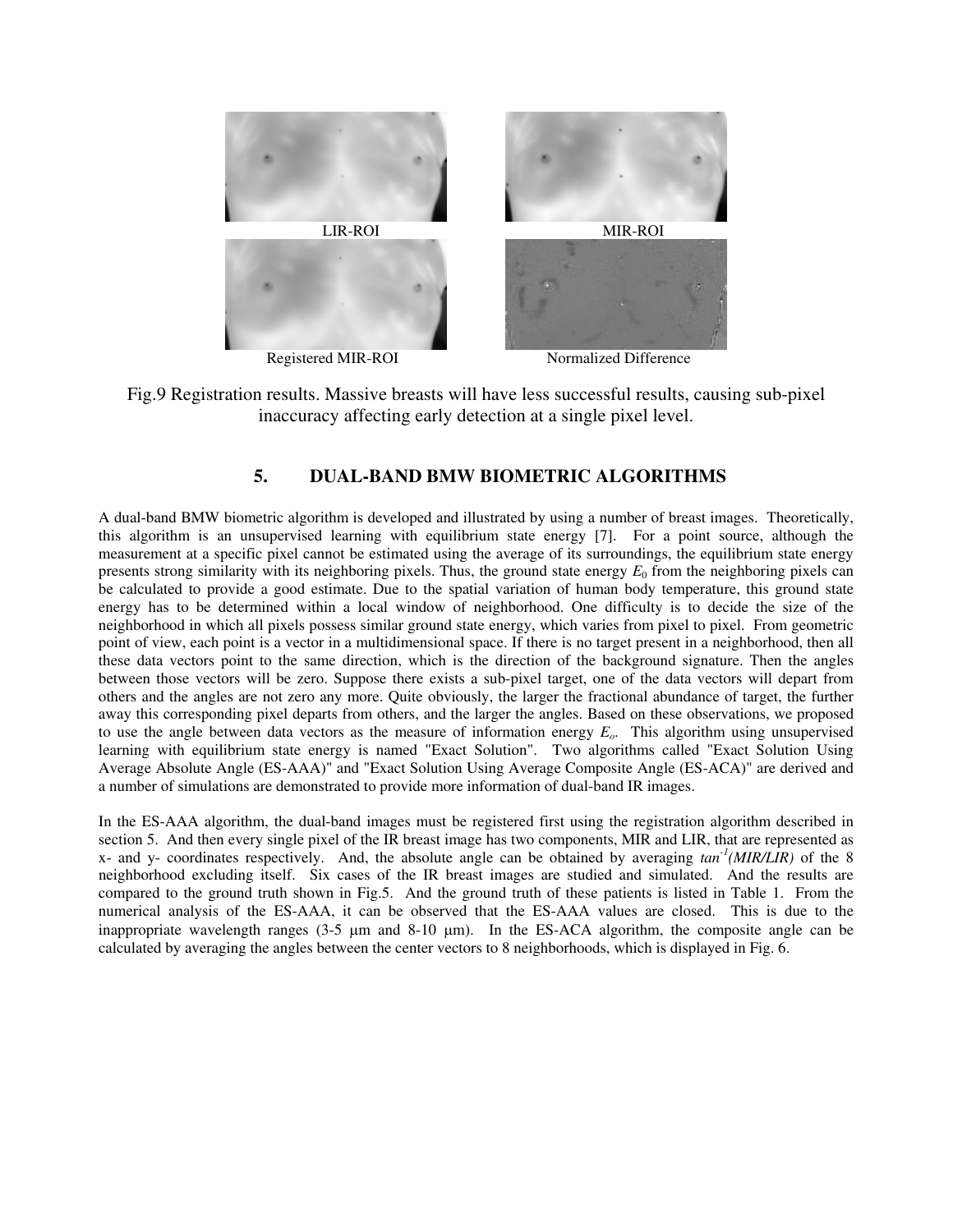





Case25: Case26:









Fig.10. Case studies using the "Exact Solution Using Average Absolute Angle (ES-AAA)" versus "Exact Solution Using Average Composite Angle (ES-ACA)" Fig. 11.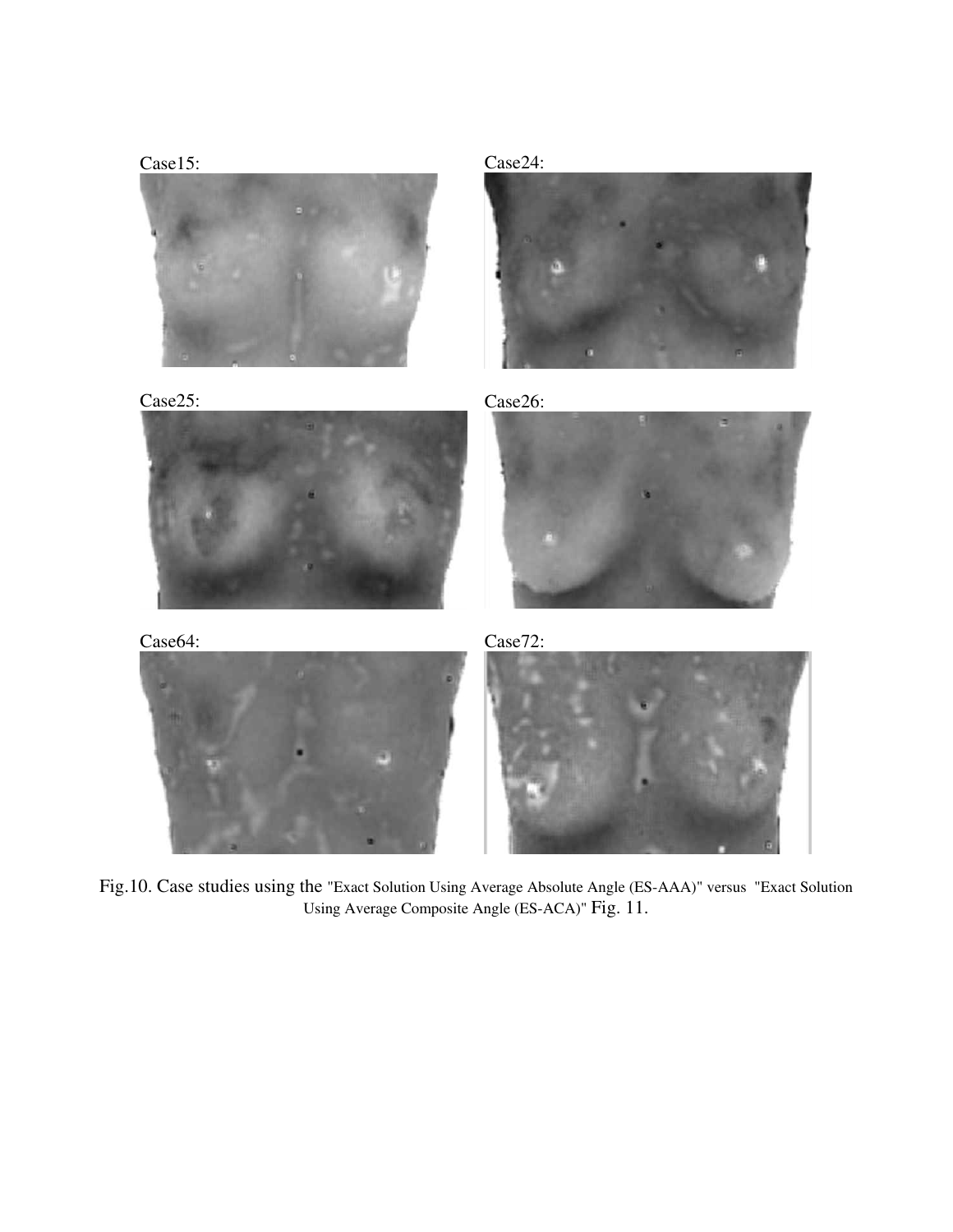

Fig.11. Case studies using the "Exact Solution Using Average Composite Angle (ES-ACA)"

Table 1: The ground truth of these six cases (patients). R x/y means the tumor is on the right side breast at 8 o'clock direction, and 2 cm from the nipple.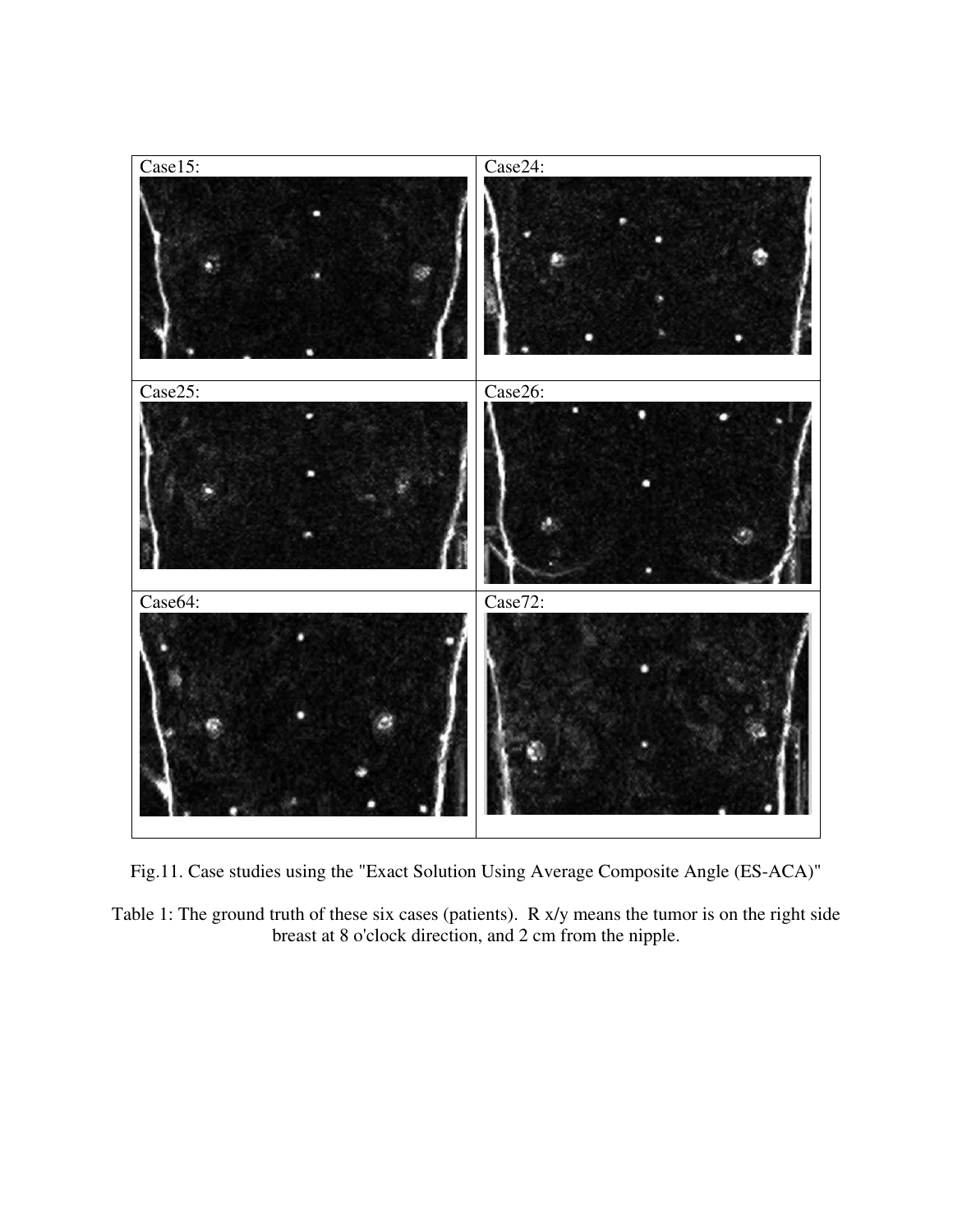| IR<br>number | <b>Operation</b><br>result | <b>TumorSize</b><br>(Microscopy) | type       | <b>Tumor</b><br>location in<br><b>Ultrasound</b> | Tumor size in<br><b>Ultrasound</b> |
|--------------|----------------------------|----------------------------------|------------|--------------------------------------------------|------------------------------------|
| case15       | R8/2                       | $0.9*0.8*0.5$                    | <b>IDC</b> | R10/3                                            | $1.8*1.5$                          |
|              |                            |                                  |            | R <sub>10.5</sub> /3                             | 1.2                                |
|              |                            |                                  |            | R <sub>10.5</sub> /3                             | $1.7*1.5$                          |
|              |                            |                                  |            | R8/2                                             | $2.9*2.0$                          |
|              |                            |                                  |            | R <sub>12</sub> /4                               | 0.8                                |
|              |                            |                                  |            | R <sub>12</sub> /4                               | $0.8*0.6$                          |
| case24       | R <sub>12</sub> /4         | $3.3*1.3$                        | <b>IDC</b> | R <sub>12</sub> /4                               | $2.7*1.7(1.2*1.3)$                 |
| case25       | R <sub>10.5</sub> /4       | $2.8*1.6*1.5$                    | <b>IDC</b> | R <sub>10.5</sub> /5                             | $1.25*1.45$                        |
|              |                            |                                  |            | L5/0                                             | $0.52*0.43$                        |
|              |                            |                                  |            | L8.5/3                                           | $1.6*1.3$                          |
| case26       | L8/3                       | $3*1.6$                          | <b>IDC</b> | L8.5/3                                           | $1.6*1.3$                          |
|              |                            |                                  |            | L8.5/3                                           | $2.5*1.7$                          |
| case64       | R10/3                      | $2.8*1.2*3.6$                    | <b>IDC</b> | R <sub>10</sub> /3                               | $3.14*1.53$                        |
|              |                            |                                  |            | R <sub>12</sub> /3                               | $0.99*0.73$                        |
| case72       | L1/2                       | $1.3*1.0$                        | <b>IDC</b> | L1/2                                             | $1.2*0.8$                          |

The thermal infrared screening measures the indications of breast cancer associated with the angiogenesis effect, the formation of a blood supply to abnormal cells. The blood supply causes abnormal cells to respond differently from healthy cells to temperature changes. Abnormally reproducing breast cancer cells demand greater nutrition through increased blood supply, which therefore generate higher concentrations of heat in specific areas. From this sense, the problem of breast cancer detection is equivalent to detect the area of high concentration heat region and the intensity of the heat. The Plank radiation law[7] has shown that the high temperature drives the radiation curve to go toward top-left corner as illustrated in Fig. 2, where different curves correspond to the blackbody radiation of different materials at various temperatures. We wish the thermal infrared screening measures can distinguish the abnormal cells from normal ones in different environmental temperatures. In the experimental simulation, two LIR images are used. One is the regular LIR image, and another one is the LIR with cold treatment (namely challenge process). Once two LIR images are captured and registered, the LCNN (Lagrange Constraint Neural Networks) algorithm[8] was applied to decompose the IR images, and the results are demonstrated in Fig. 8.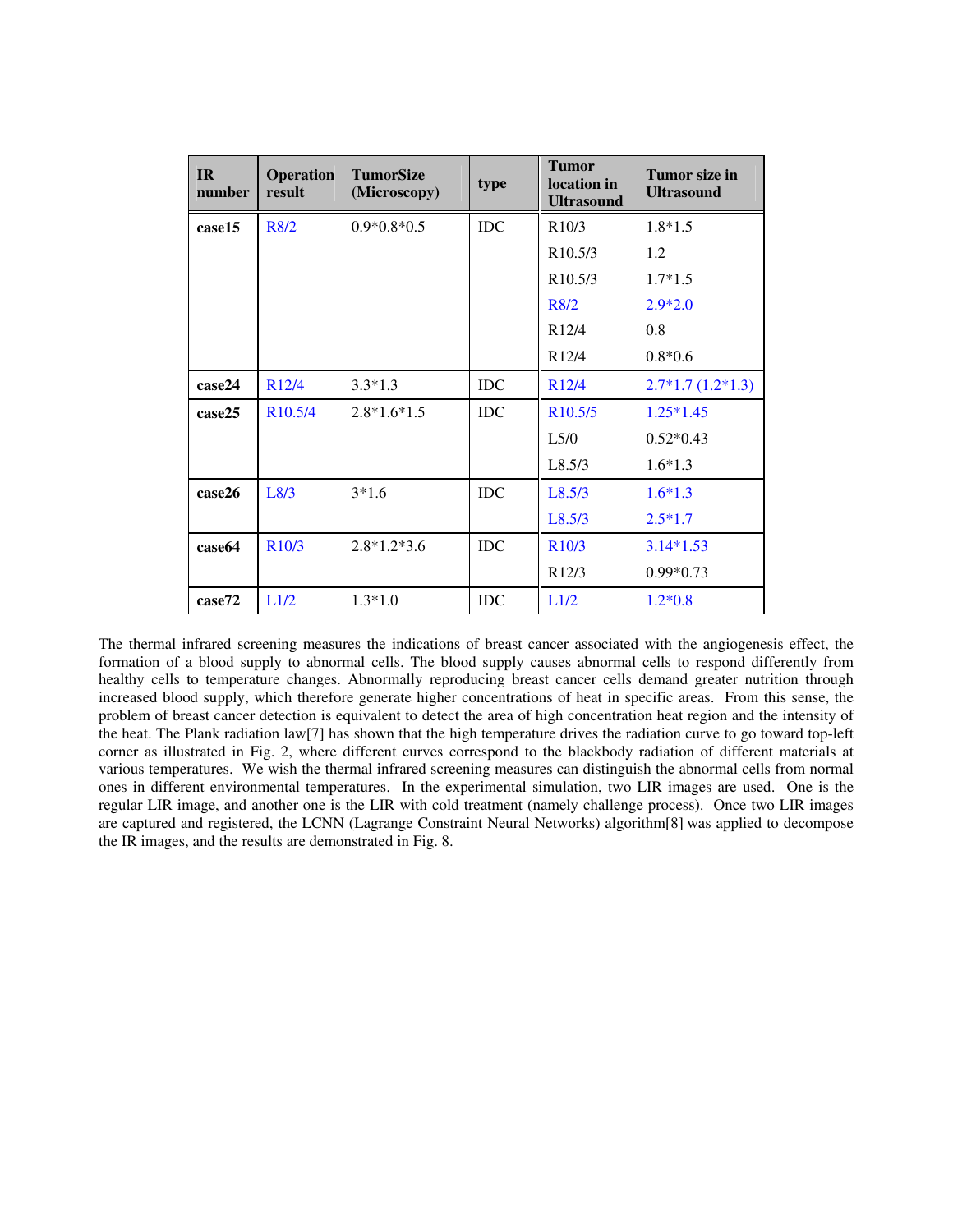

LIR image after challenge (LIR05\_07\_2008\_P2\_4\_A.csv)







LIR image before challenge (LIR05\_07\_2008\_P2\_4\_A.csv)



Registered LIR image after challenge Registered LIR image before challenge



Image result with challenge after the LCNN process Image result without challenge after the LCNN process

Fig. 12 Simulation results of the LIR images with and without challenge using LCNN process

## **6. SKIN CANCER**

Based on current estimates, 8,420 people are expected to die from melanoma in 2008 [1]. In an effort to reverse this sobering trend, dermatologists and the scientific community alike are continually developing new diagnostics, refining detection guidelines and providing patients with the tools they need to properly examine their own skin for signs of skin cancer. Recently, there are some exciting innovations in diagnosing skin cancer that can help us detect skin cancer early, when it is most treatable. The objective of this paper is to address a simple detection tool technology such that patients can use in their own homes can save thousands of lives."

Dermatologists traditionally diagnose skin cancer by evaluating the skin using a clinical examination and, if necessary, a magnifying device and then biopsying any suspicious lesions. Now, technological advances in computers, various sensor technologies and powerful digital signal processing are providing dermatologists with tools to enhance the evaluation of suspicious lesions and, in some cases, decreasing the number of biopsies needed for an accurate diagnosis. The idea is to hone in on suspicious lesions earlier and with more specificity. One of the newest technological developments in the fight against skin cancer is the use of sophisticated imaging to scan and enhance certain features of suspected lesions.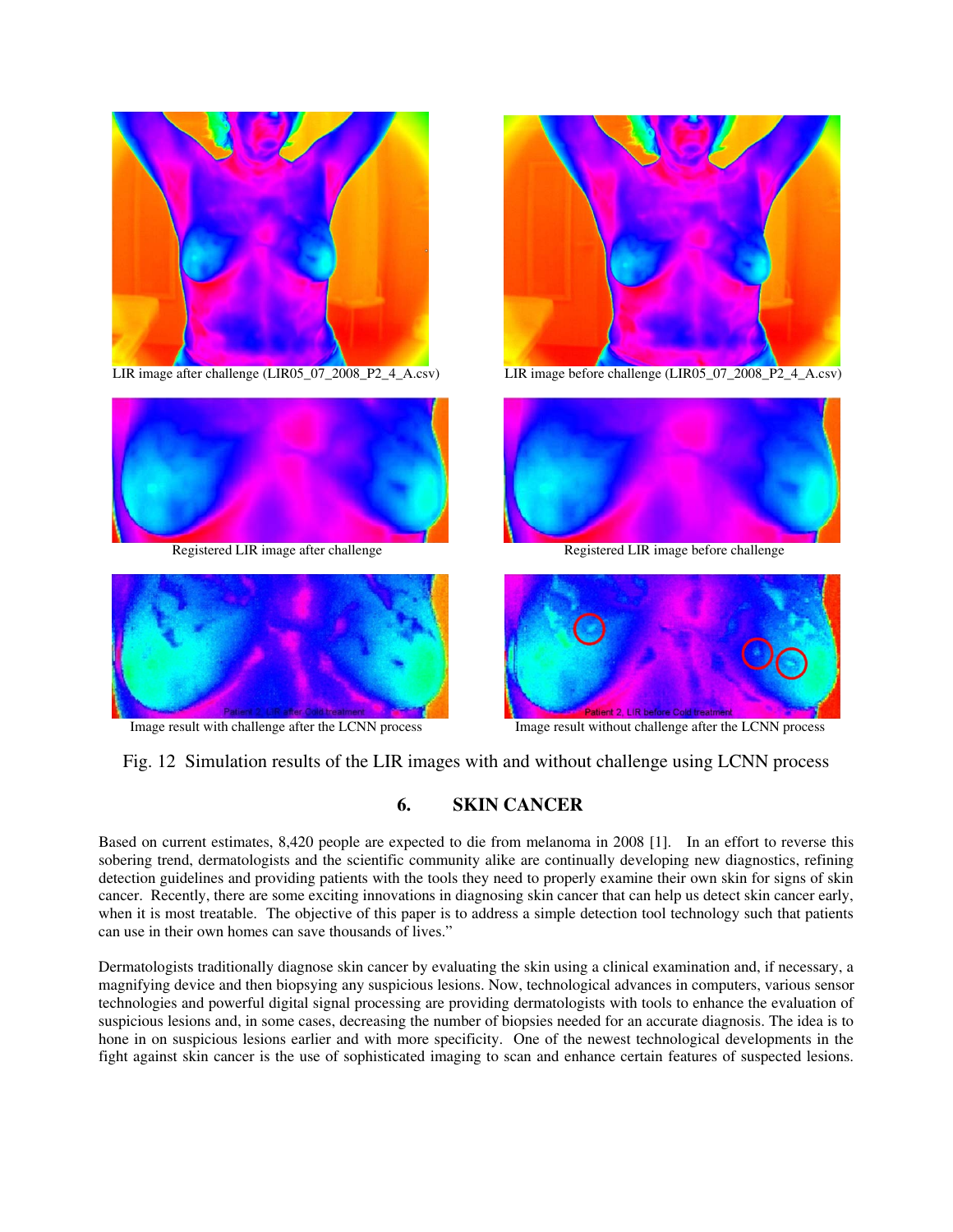Similar to how a computerized tomography (CT) scan, but harmless highlights areas of the brain for abnormalities, imaging devices can now work on the skin to help detect cancerous tissue.

Skin lesion looks different and is changing in size, shape or color. Other qualities of moles for which individuals should check their skin include:

- Asymmetry one half unlike the other half
- Border irregular, scalloped or poorly defined
- Color varies from one area to another; shades of tan and brown, black; sometimes white, red or blue
- Diameter the size of a pencil eraser or larger

If a mole exhibits any of these characteristics, it should be brought to a dermatologist's attention. Typical skin lesions are displayed in Fig. 9.



Pigmented actinic keratosis Malignant melanoma Malignant melanoma Basal cell carcinoma Squamous cell carcinoma

# Fig.12 Typical skin lesions

# **Acknowledgement**

We thank Dr. Felix Hong of Wayne State Medical School and Mr. Joseph Landa of Briartek Alexandria VA for actively participate our week long experiment in Birmingham as observers and have generously contributed to the project their insights.

### **REFERENCES**

[1] Stuart Horn, Paul Norton, T. Cincotta, Andrew J. Stoltz, Jr., J. D. Benson, Philip Perconti, J. Campbell, "Challenges for third-Generation cooled imagers," Proc. SPIE Vol. 5074, p. 44-51, Infrared Technology and Applications XXIX; Bjorn F. Andresen, Gabor F. Fulop; Eds. Oct 2003.

[2] Paul R. Norton, James B. Campbell III, Stuart B. Horn, Donald A. Reago, "Third-Generation infrared imagers," Proc. SPIE Vol. 4130, p. 226-236, Infrared Technology and Applications XXVI; Bjorn F. Andresen, Gabor F. Fulop, Marija Strojnik; Eds., Dec 2000.

[3] John D. O'Connor, Ronald G. Driggers, Richard H. Vollmerhausen, Nicole M. Devitt, Jeff Olson, "Fiftypercent probability of identification (N50) comparison for targets in the visible and infrared spectral bands," Optical Engineering 42(10), p. 3047-3052, Oct 2003.